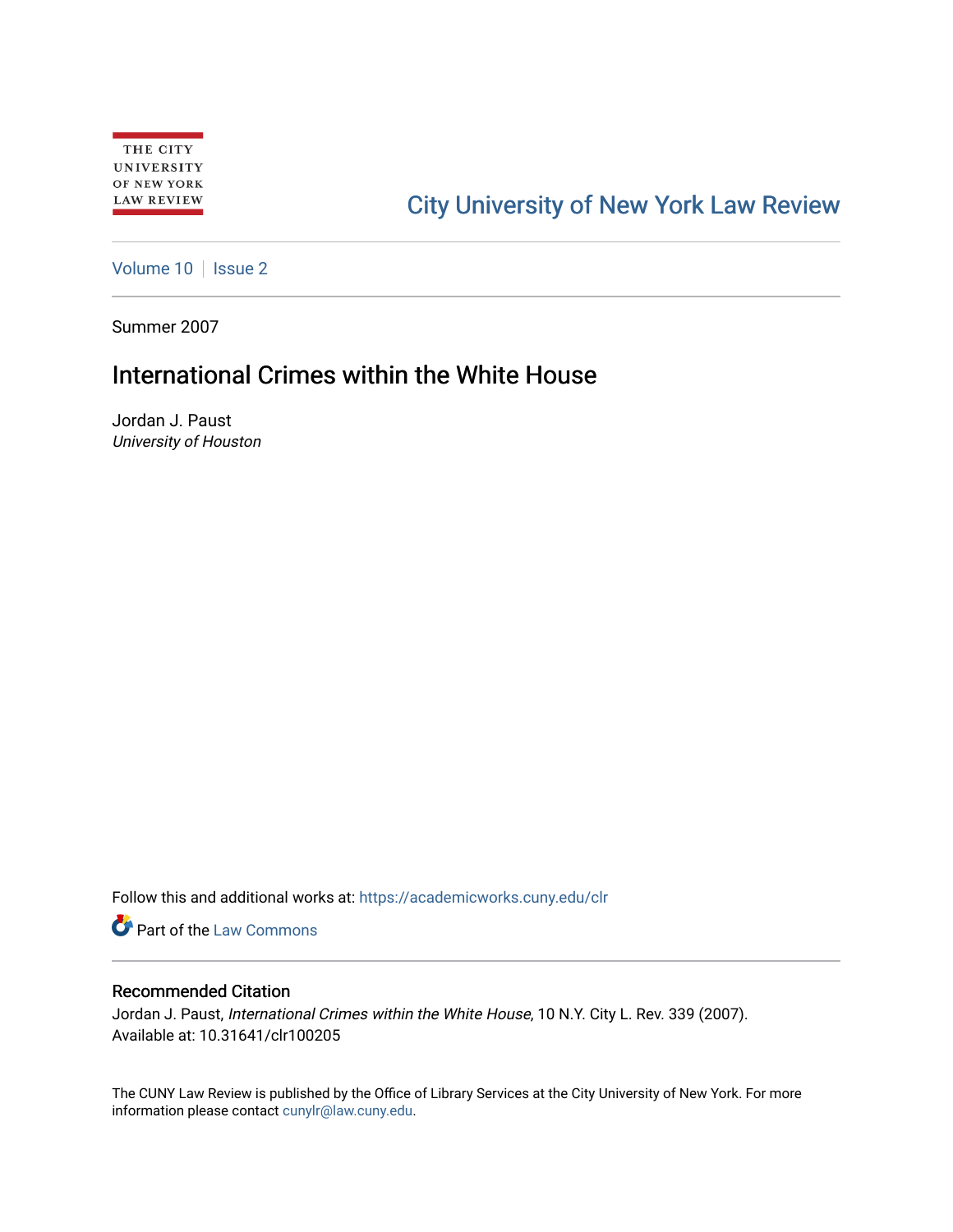### **INTERNATIONAL CRIMES WITHIN THE WHITE HOUSE**

#### *Jordan J. Paust\**

During his so-called long "war" on "terror," President George W. Bush has authorized and ordered violations of customary and treaty-based international law concerning the detention, transfer, and interrogation of numerous individuals. For example, in a February 7, 2002 memorandum, President Bush expressly authorized the denial of absolute rights and protections contained in the 1949 Geneva Conventions that apply to any person who is detained during an armed conflict.<sup>1</sup> The President's memo denied rights and protections under Geneva law by ordering that humane treatment be provided merely "in a manner consistent with the principles of Geneva" and then only "to the extent appropriate and consistent with military necessity,"2 despite the fact that:  $(1)$  far more than the "principles" of Geneva law apply, (2) it is not "appropriate" to deny treatment required by Geneva law, and (3) it is well-understood that alleged military necessity does not justify the denial of treatment required by Geneva law.<sup>3</sup> Necessarily, the President's memorandum of February 7, 2002, authorized and ordered the denial of treatment required by the Geneva Conventions and, therefore, necessarily authorized and ordered violations of the Geneva Conventions, which are war crimes.

With respect to members of al Qaeda in particular, the White House announced at that time that members of al Qaeda "are not

<sup>\*</sup> Mike and Teresa Baker Law Center Professor, University of Houston. Professor Paust has chaired the International Law Section of the Association of American Law Schools and the Committee on International Law and the Use of Force of the ABA. He has also served on the President's Committee and the Executive Council of the American Society of International Law (ASIL) and is currently Co-Chair of the ASIL's

International Criminal Law Interest Group. <sup>1</sup> *See, e.g.*, Jordan J. Paust, *Executive Plans and Authorizations to Violate International Law*, 43 COLUM. J. TRANSNAT'L L. 811, 827–28, 854–55 (2005) (including related claims of government lawyers), addressing the Memorandum of President George W. Bush (Feb. 7, 2002) [hereinafter Bush Feb. 7, 2002 memorandum], available in FINAL REPORT OF THE INDEPENDENT PANEL TO REVIEW DOD DETENTION OPERATIONS (Aug. 2004), Appendix C [hereinafter Final Report 2004], *available at* http://wid.ap.org/ documents/iraq/040824finalreport.pdf.

<sup>2</sup> *See, e.g.*, Bush Feb. 7, 2002 memorandum, *supra* note 1; Final Report 2004, *supra* note 1, at 33–34; John Barry et al., *The Roots of Torture*, NEWSWEEK, May 24, 2004, at 30–31; Katharine Q. Seelye, *In Shift, Bush Says Geneva Rules Fit Taliban Captives*, N.Y.

<sup>&</sup>lt;sup>3</sup> See, e.g., Paust, *supra* note 1, at 814–16, 828.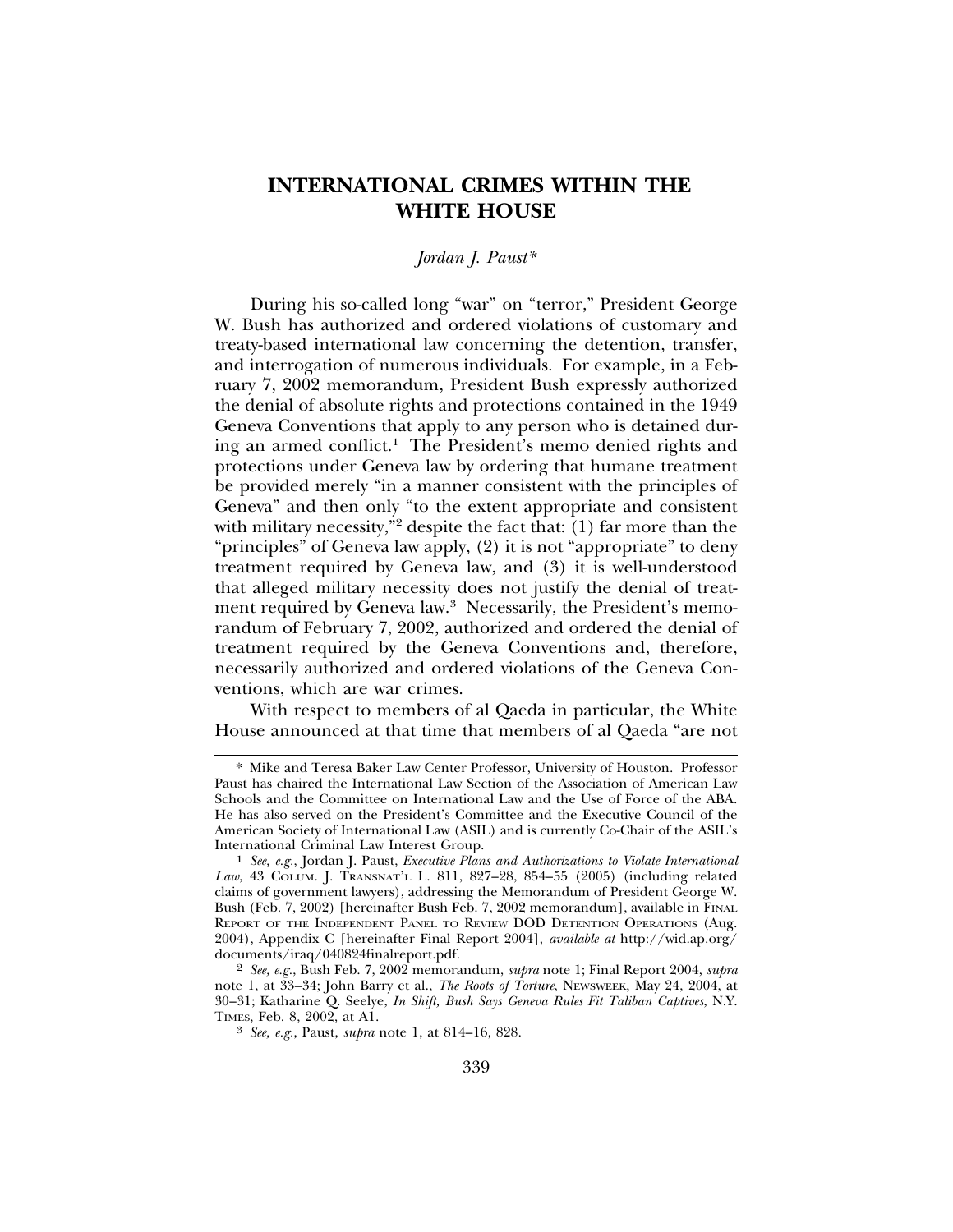covered by the Geneva Convention" and will continue to be denied Geneva law protections, supposedly because al Qaeda "cannot be considered a state party to the Geneva Convention."4 As noted soon thereafter, however,

The White House statement demonstrates remarkable ignorance of the nature and reach of treaties and customary international law. First, any member of al Qaeda who is a national of a state that has ratified the relevant treaties is protected by them. Nearly every state, including Saudi Arabia, is a signatory to these treaties. Second, the 1949 Geneva Conventions are part of customary international law that is universally applicable in times of armed conflict and, as such, protect all human beings according to their terms. Third, common Article 3 [of the Geneva Conventions] provides nonderogable protections and due process guarantees for every human being who is captured and, like common Article 1, assures their application in all circumstances.<sup>5</sup>

With respect to treaties, it was affirmed long ago by Chief Justice Jay that "every citizen is a party to them."6 This fundamental aspect of treaty law assures that individuals and groups (such as members of al Qaeda) are bound by treaties that have been adhered to by the state of which they are nationals. It is why an array of treaties addressing international crimes such as aircraft hijacking, aircraft sabotage, hostage-taking, forced disappearance, terrorism, genocide, and war crimes are binding on various individ-

<sup>4</sup> *See* Seelye, *supra* note 2. President Bush's memorandum stated that he accepted "the legal conclusion of the Department of Justice" "dated January 22, 2002," and determined "that none of the provisions of Geneva apply to our conflict with al Qaeda . . . because, among other reasons, al Qaeda is not a High Contracting Party." Bush Feb. 7, 2002 memorandum, *supra* note 1, at para. 2(a). The memorandum sent on January 22 was most likely the thirty-seven-page Memorandum for Alberto R. Gonzales, Counsel to the President, and William J. Haynes II, Gen. Counsel of the Dep't of Def., Re: Application of Treaties and Laws to al Qaeda and Taliban Detainees (Jan. 22, 2002), prepared by Jay S. Bybee, Ass't Att'y Gen., *available at* http://www.washingtonpost.com/wp-srv/nation/documents/012202bybee.pdf [hereinafter Application of Treaties and Laws to al Qaeda and Taliban Detainees]. *See, e.g.*, *Timeline of Memos on Treatment of Prisoners*, MIAMI HERALD, June 23, 2004, at 15. The Application of Treaties and Laws to al Qaeda and Taliban Detainees was basically a reiteration of the infamous Yoo–Delahunty memorandum of January 9, 2002, addressed in Paust, *supra* note 1, at 830–34. The Application of Treaties and Laws to al Qaeda and Taliban Detainees stated: "We conclude that these treaties do not protect the members of the al Qaeda organization, which as a non-State actor cannot be a party to the international agreements governing war." Application of Treaties and Laws to al Qaeda and Taliban Detainees at 1; *see also id.* at 9.

<sup>5</sup> Jordan J. Paust, *Antiterrorism Military Commissions: Courting Illegality*, 23 MICH. J. INT'L L. 1, 7–8 n.15 (2001).

<sup>6</sup> Henfield's Case, 11 F. Cas. 1099, 1101, No. 6360 (C.C.D. Pa. 1793).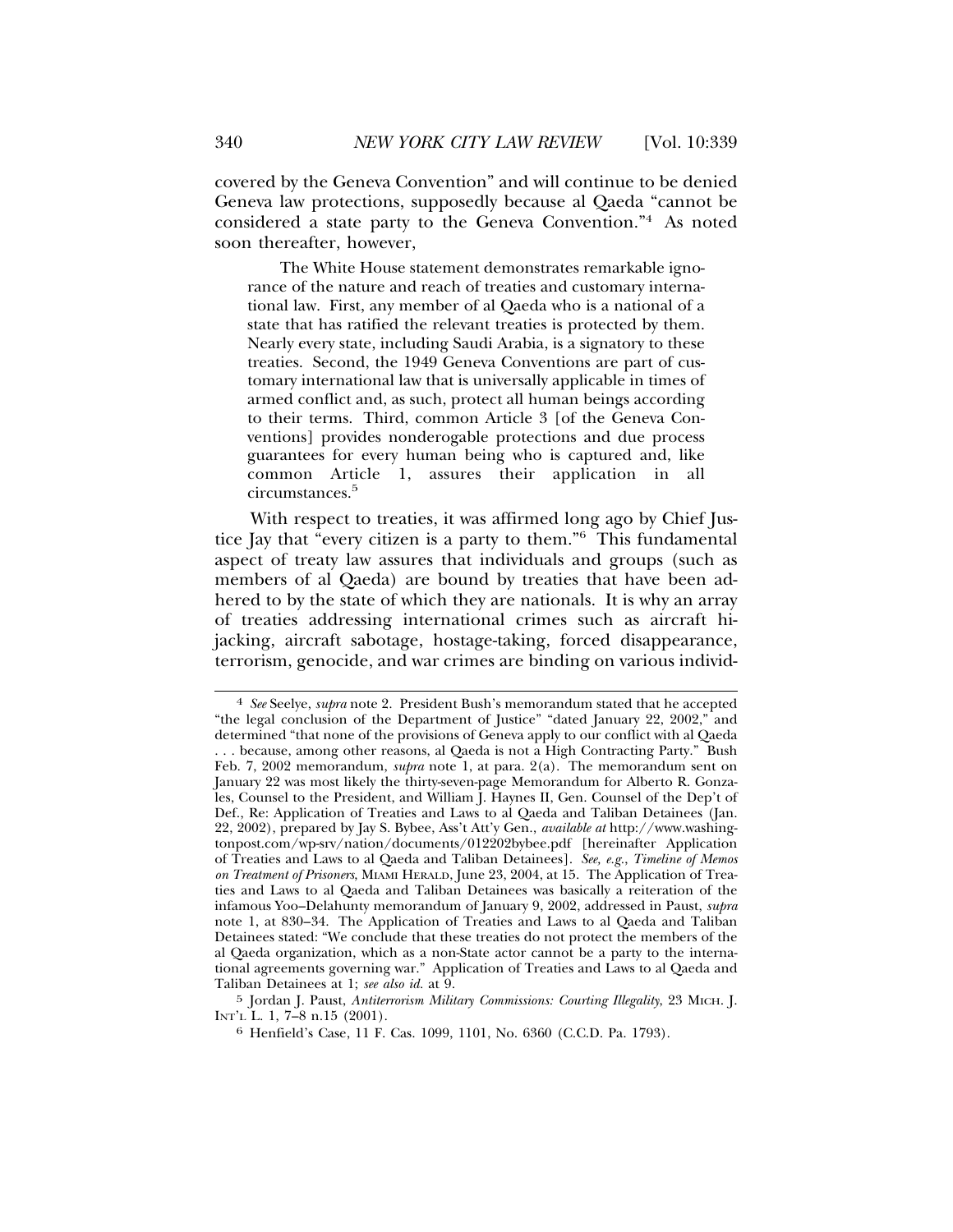uals and groups that could not and have never "ratified" such treaties. It is also why insurgents are bound by and can be prosecuted for violations of common Article 3 of the Geneva Conventions. The Executive's false claim was necessarily laid to rest by the Supreme Court in *Hamdan v. Rumsfeld<sup>7</sup>* when the Court ruled that "there is at least one provision of the Geneva Conventions that applies here . . . Common Article 3."8 Justice Kennedy added: "the requirement of the Geneva Conventions . . . [is] a requirement that controls here . . . The Court is correct to concentrate on one provision of the law of war that is applicable to our Nation's armed conflict with al Qaeda in Afghanistan . . . That provision is Common Article 3 . . . The provision is part of a treaty the United States has ratified and thus accepted as binding law . . . By Act of Congress, moreover, violations of Common Article 3 are considered 'war crimes,' punishable as federal offenses."9

Regarding presidential authorizations, it has been reported that "current and former CIA officers . . . [stated that] there is a presidential finding, signed in 2002, by President Bush, Condoleezza Rice and then-Attorney General John Ashcroft approving . . . [unlawful interrogation] techniques, including water boarding."10 It has also been reported that President Bush authorized the CIA to secretly detain and interrogate persons in a September 17, 2001 directive known as a memorandum of notification and that harsh interrogation tactics were devised in late 2001 and early 2002.11 Subsequently, the CIA disclosed the existence of a directive signed by President Bush granting the CIA power to set up secret detention facilities in foreign territory and outlining interrogation tactics that were authorized as well as another document that contains a Department of Justice legal analysis specifying interrogation methods that the CIA was authorized to use against top al

11 *See* David Johnson & Douglas Jehl, *At a Secret Interrogation, Dispute Flared over Tactics*, N.Y. TIMES, Sept. 10, 2006, at A1. *See also infra* notes 12–13, 19–31.

<sup>7</sup> 126 S. Ct. 2749 (2006).

<sup>8</sup> *Id.* at 2756–57.

<sup>9</sup> *Id.* at 2802 (Kennedy, J., concurring in part).

<sup>10</sup> *History of an Interrogation Technique: Water Boarding*, ABC NEWS, Nov. 29, 2005, http://abcnews.go.com/WNT/print?id=1356870. *See also* Jonathan S. Landay, *Cheney:* Water Torture is OK, Confirms Method Used on al Qaeda, THE NEWS & OBSERVER (Raleigh, NC), Oct. 26, 2006, at A4; Paust, *supra* note 1, at 836–37 & n.96 (secret authorization for the CIA), 848 n.138. This paragraph is borrowed from Jordan J. Paust, *Above the Law: Unlawful Executive Authorizations Regarding Detainee Treatment, Secret Renditions, Domestic Spying, and Claims to Unchecked Executive Power*, 2007 UTAH L. REV. 345, 354 (2007) [hereinafter *Above the Law*], and JORDAN J. PAUST, BEYOND THE LAW: THE BUSH ADMINISTRATION'S UNLAWFUL RESPONSES IN THE "WAR" ON TERROR (2007).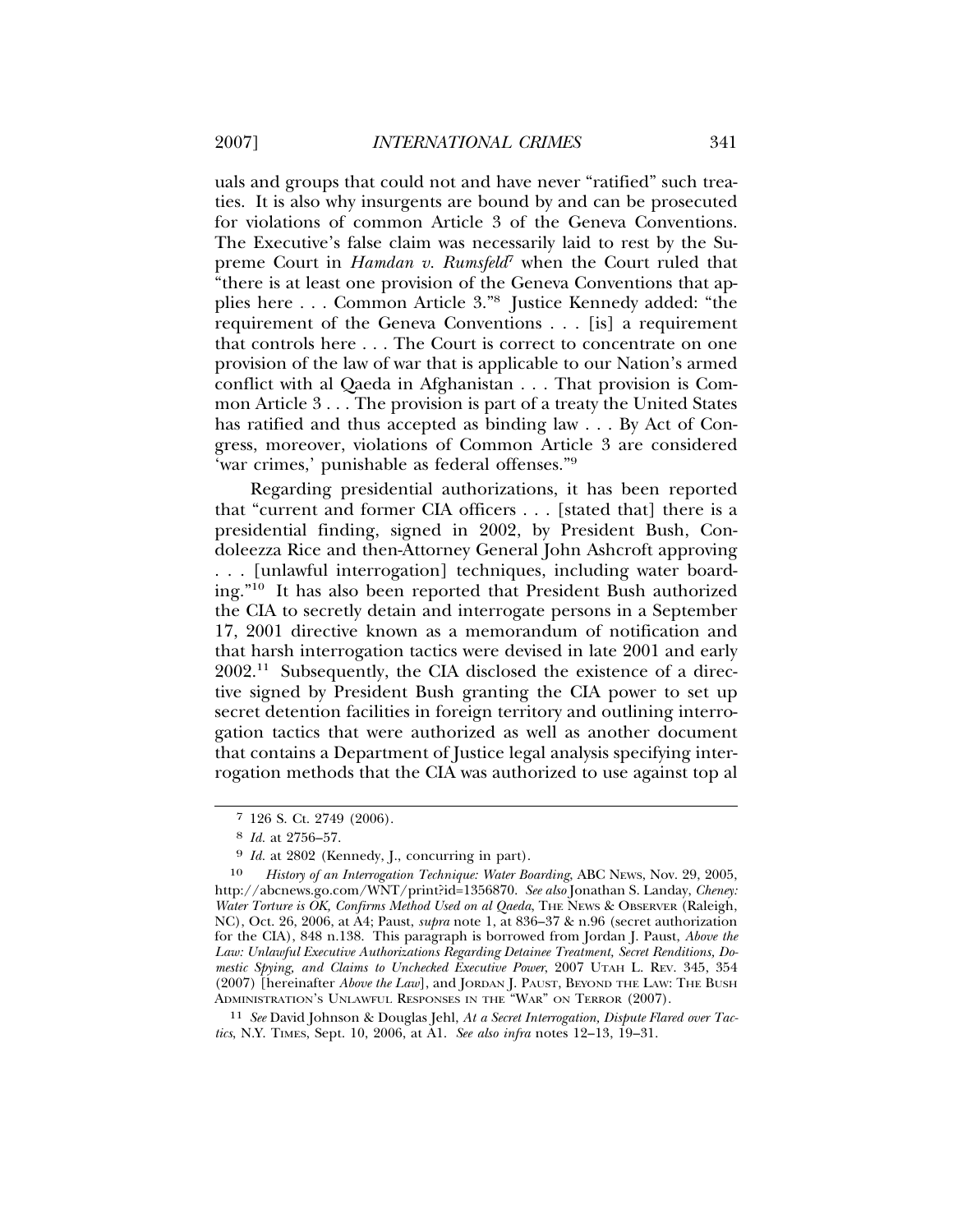Qaeda members.12 There is no indication that the presidential finding or directive has been withdrawn. In fact, during a speech on September 6, 2006, President Bush admitted that a CIA program has been implemented "to move . . . [high-value] individuals to . . . where they can be held in secret" and interrogated using "tough" forms of treatment and he stated that the CIA program will continue.<sup>13</sup>

The unlawful "tough" interrogation tactics that are an admitted part of the Bush program are war crimes.<sup>14</sup> They are also violations of non-derogable customary and treaty-based human rights law15 and the Convention Against Torture and Other Cruel, Inhuman or Degrading Treatment or Punishment.16 The transfer of non-prisoners-of-war out of war-related occupied territory in Afghanistan and Iraq during the Bush program was also a war crime. Such transfers are absolutely prohibited under Article 49 of the Geneva Civilian Convention and constitute "grave breaches" of the Convention.17 Moreover, the refusal to disclose the names or the whereabouts of persons subjected to secret transfer and secret detention is a manifest and serious crime against humanity known as "forced disappearance"—a crime that also involves patent violations of related human rights law, the Convention Against Torture, and the laws of war.18

<sup>12</sup> *See, e.g.*, Dan Eggen, *CIA Acknowledges 2 Interrogation Memos*, WASH. POST, Nov. 14, 2006, at A29; David Johnston, *CIA Tells of Bush Directive on Handling of Detainees*, N.Y. TIMES, Nov. 15, 2006, at A14. *See also* Scott Shane, David Johnston & James Risen, *Secret U.S. Endorsement of Severe Interrogations*, N.Y. TIMES, Oct. 4, 2007, at A1.

<sup>13</sup> *See, e.g.*, Julian E. Barnes, *CIA Can Still Get Tough on Detainees*, L.A. TIMES, Sept. 8, 2006, at A1; John Donnelly & Rick Klein, *Bush Admits to CIA Jails; Top Suspects Are Relocated*, BOSTON GLOBE, Sept. 7, 2006, at A1; Ken Herman, *Bush Confirms Secret Prisons, Denies Torture*, ATLANTA J. CONST., Sept. 7, 2006, at A1 (adding that the CIA secret detention program "had held about 100 detainees"); Dana Priest, *CIA Holds Terror Suspects in Secret Prisons*, WASH. POST, Nov. 2, 2005, at A1; Mark Silva et al., *Bush Confirms Use of CIA Secret Prisons*, CHICAGO TRIB., Sept. 7, 2006, at 1. *See also* Eggen, *supra* note 12; Johnston, *supra* note 12; Paust, *supra* note 1, at 836–37 & n.96.

<sup>14</sup> *See generally* Paust, *supra* note 1, at 838–48.

<sup>15</sup> *See id.* at 820–23, 845–46. The United Nations Charter mandates that member states take joint and separate action to ensure "universal respect for and observance of human rights." U.N. Charter art. 55(c), 56.

<sup>16</sup> 1465 U.N.T.S. 85 (Dec. 10, 1984). *See* Paust, *supra* note 1, at 823, 846.

<sup>17</sup> *See, e.g.*, Paust, *supra* note 1, at 850–51.

<sup>18</sup> Concerning the Bush administration's approval of the secret rendition of persons from Afghanistan, Iraq and elsewhere to other countries in violation of the 1949 Geneva Conventions, the Convention Against Torture and Other Cruel, Inhuman or Degrading Treatment or Punishment, customary prohibitions of forced disappearance, and other customary and treaty-based international law, *see, e.g.*, Jose E. Alvarez, *Torturing the Law*, 37 CASE W. RES. J. INT'L L. 175, 199, 210–11, 213 (2006); M. Cherif Bassiouni, *The Institutionalization of Torture Under the Bush Administration*, 37 CASE W.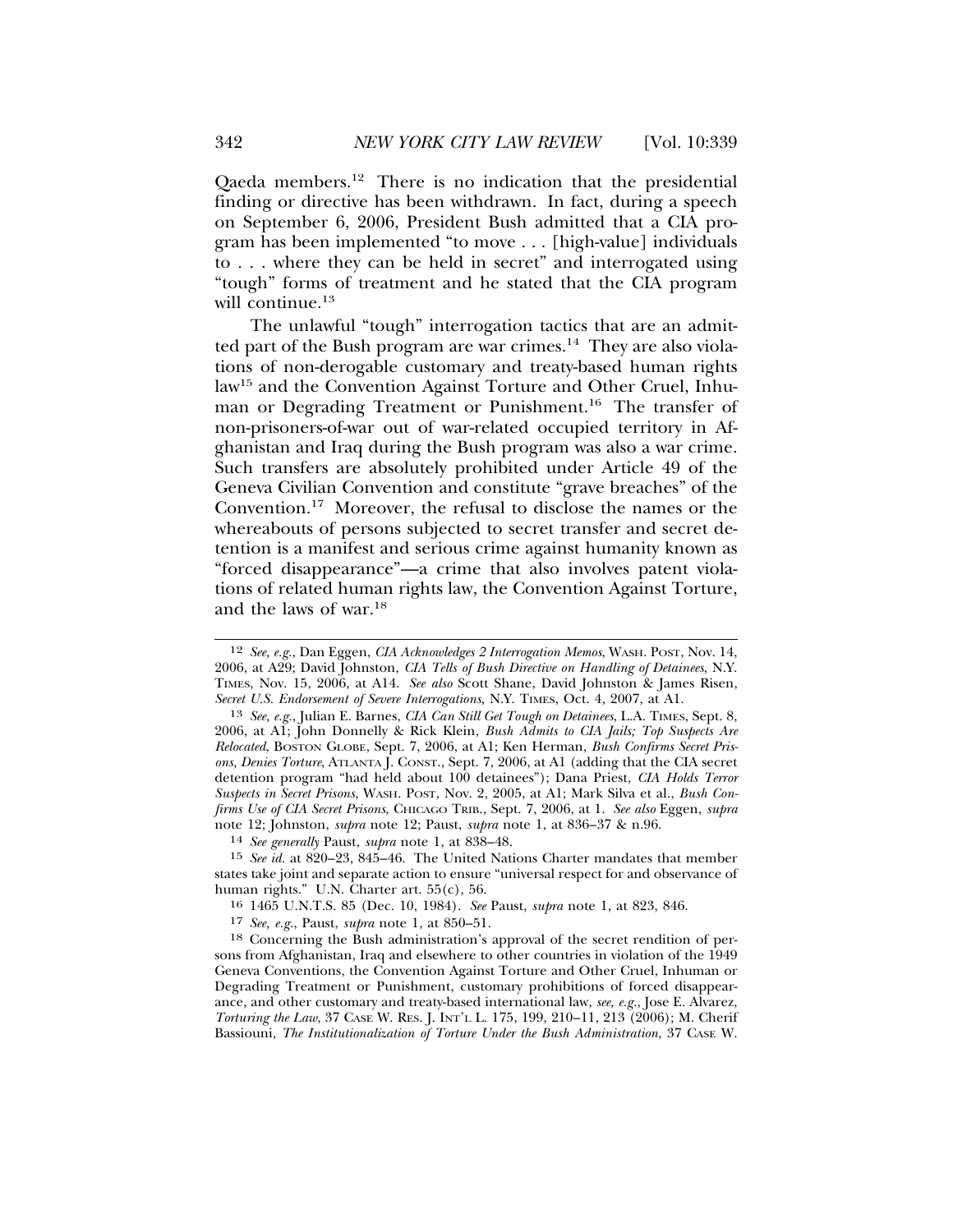John Yoo, a former Deputy Assistant Attorney General, has admitted that "some of the worst possible interrogation methods we've heard of in the press have been reserved for the leaders of al Qaeda that we've captured"19 and, with remarkable candor and abandonment, "I've defended the administration's legal approach to the treatment of al Qaida suspects and detainees," including the use of torture.<sup>20</sup> More recently, John Yoo has provided an honest, remorseless, and revealing set of admissions concerning inner-cir-

19 John Yoo, Remarks on National Public Radio (Dec. 15, 2005). *See also* JOHN YOO, WAR BY OTHER MEANS 190–91 (2006); text *supra* note 13 (Bush admits that "tough" tactics were used against "high-value" detainees held in secret detention by the CIA). This paragraph is borrowed from Paust, *Above the Law*, *supra* note 10, at 357–58.

20 John Yoo, *President's Power in Times of War*, TRIBUNE–REVIEW (Greensburg, Pa.), Dec. 25, 2005. *See also* Paust, *supra* note 1, at 830–33, 834–35 n.89, 842–43, 856 & n.172, 858, 861–62 & n.198 (discussing the role that Yoo played); David Klaidman et al., *Palace Revolt*, NEWSWEEK, Feb. 6, 2006, at 34 (the infamous 2002 Bybee torture memorandum was "drafted by Yoo" and a "Yoo memo in March 2003 was even more expansive, authorizing military interrogators . . . to ignore many criminal statutes");

RES. J. INT'L L. 389, 411–13 (2006); Paust, *supra* note 1, at 836–37 & n.96, 850–51 & nn.147–51; Jordan J. Paust, *Post 9/11 Overreaction and Fallacies Regarding War and Defense, Guantanamo, the Status of Persons, Treatment, Judicial Review of Detention, and Due ´ Process in Military Commissions*, 79 NOTRE DAME L. REV. 1335, 1352–56 (2004); Leila Nadya Sadat, *Ghost Prisoners and Black Sites: Extraordinary Rendition Under International Law*, 57 CASE W. RES. J. INT'L L. 309 (2006); Leila Zerrougui et al*.*, Report, *Situation of Detainees at Guantánamo Bay*, Commission on Human Rights, 62d sess., items 10 and 11 of the provisional agenda, U.N. Doc. E/CN.4/2006/120 (Feb. 15, 2006), at 26–27, paras. 55, 37, 89 ("The practice of rendition of persons to countries where there is a substantial risk of torture . . . amounts to a violation of the principle of non-refoulement and is contrary to Article 3 of the Convention Against Torture and Article 7 of the ICCPR"), *available at* http://news.bbc.co.uk/1/shared/bsp/hi/pdfs/16\_02\_06\_ un\_guantanamo.pdf; Eur. Parl. Ass., resol. 1433, Lawfulness of Detentions by the United States in Guantánamo Bay, paras. 7(vi) ("the unlawful practice of secret detention"), (vii) ("[T]he United States has, by practicing 'rendition' (removal of persons to other countries, without judicial supervision, for purposes such as interrogation or detention), allowed detainees to be subjected to torture and cruel, inhuman or degrading treatment, in violation of the prohibition of *non-refoulement*"), 8(vii), (ix) (Apr. 26, 2005), *available at* http://assembly.coe.int/main.asp?Link=/documents/ adoptedtext/ta05eres1433.htm; Diane Marie Amann, *The Committee Against Torture Urges an End to Guantanamo Detention ´* , ASIL Insight (June 8, 2006), *available at* http:// www.asil.org/insights/2006/06/insights060608.html; Christine Spolar, *Ex-Spy: CIA, Italians Worked on Abduction; Arrest Warrant Targets 4 Accused Americans*, CHI. TRIB., July 9, 2006, at 10; Craig Whitlock, *Germans Charge 13 CIA Operatives*, WASH. POST, Feb. 1, 2007, at A1. *See also Rome Statute of the International Criminal Court*, Article 7(2)(i), U.N. Doc. A/CONF.183/9 (July 17, 1998), 2187 U.N.T.S. 90, *available at* http://www.un. org/law/icc/statute/english/rome\_statute(e).pdf, (forced disappearance is a customary crime against humanity); Declaration on the Protection of All Persons from Enforced Disappearance, G.A. Res. 47/133, 92d plen. mtg., U.N. Doc A/RES/47/133, (Dec. 18, 1992), *reprinted in* 32 I.L.M. 903 (1993); RESTATEMENT OF THE FOREIGN RELA-TIONS LAW OF THE UNITED STATES  $\frac{8}{202(c)}$ , cmt. n & R. 1 (1987); Inter-American Convention on Forced Disappearance of Persons, pmbl. & art. II, June 9, 1994, *reprinted in* 33 I.L.M. 1529 (1994).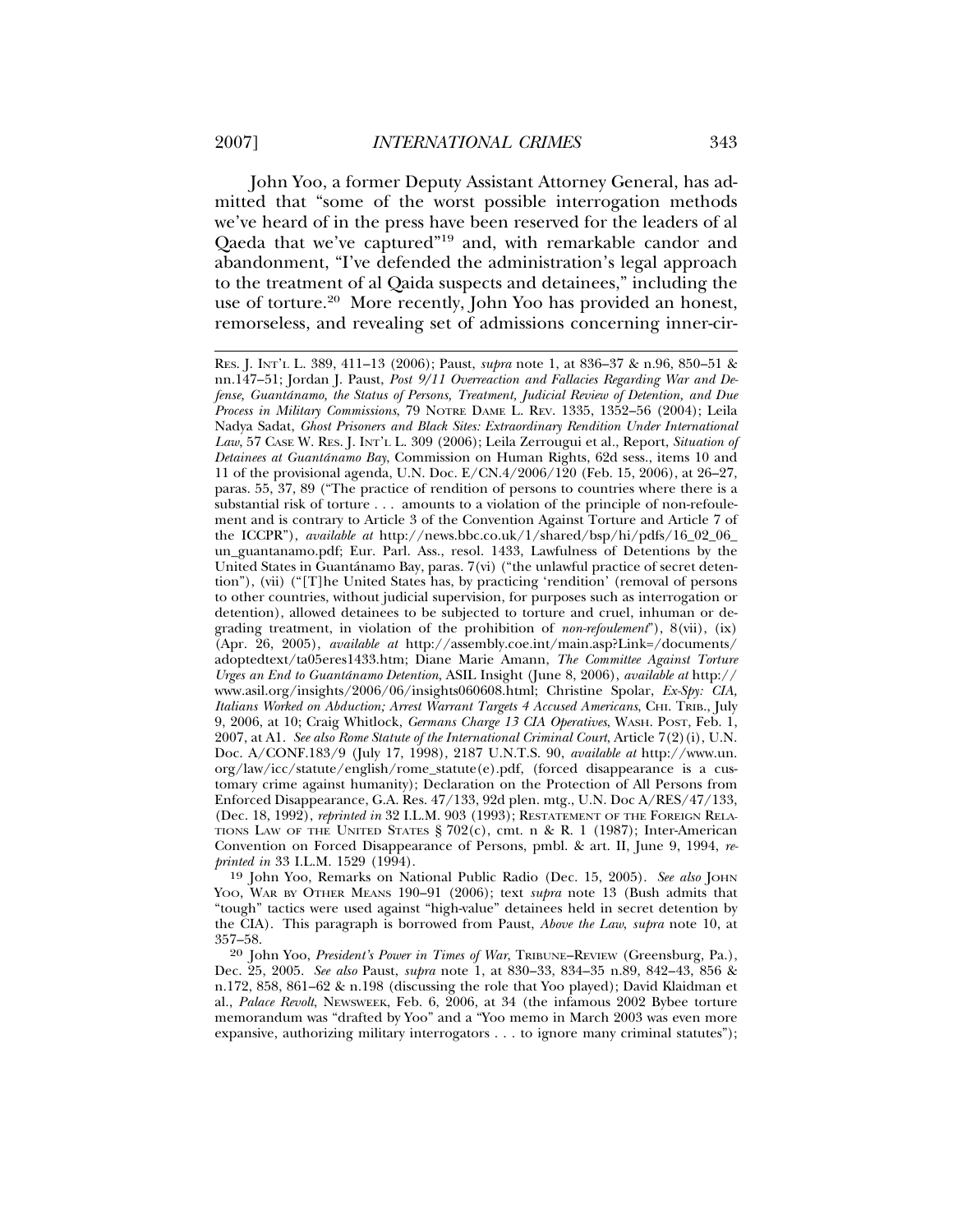cle decisions of the Bush administration to violate Geneva law. As he discloses, detention, denial of Geneva protections, and coercive interrogation "policies were part of a common, unifying approach to the war on terrorism."21 Instead of "following the Geneva Conventions," during meetings chaired by White House Counsel Gonzales<sup>22</sup> the inner-circle decided whether such "would yield any benefits or act as a hindrance."23 They knew that following Geneva law would "interfere with our ability to . . . interrogate,"24 since "Geneva bars 'any form of coercion.'"25 For the inner-circle, "[t]his became the central issue,"26 and following "'Geneva's strict limitations on . . . questioning'" "made no sense."27 They calculated that "treating the detainees as unlawful combatants would increase flexibility in detention and interrogation"28 and the question became merely "what interrogation methods fell short of the torture ban and could be used"29 as "coercive interrogation,"30

23 YOO, *supra* note 19, at 35.

24 *Id.* at 39.

25 *Id.*

26 *Id.*

27 *Id.* at 39–40.

30 *See id.* at 172 ("harsh interrogation short of torture"), 177 ("Congress banned torture, but not interrogation techniques short of it . . . coercive interrogation" is permitted), 178 ("[m]ethods that . . . do not cause severe pain or suffering are permitted."), 187 ("American law prohibits torture but not coercive interrogation," such as "using 'excruciating pain'"), 190–91 (coercive interrogation was used), 192 ("coercive interrogation . . . should not be ruled out"), 202 (same).

Chitra Ragavan, *Cheney's Guy*, U.S. NEWS & WORLD REPORT, May 29, 2006, at 32 (Yoo was a drafter, with Addington and Bybee, of the Bybee torture memorandum).

<sup>21</sup> YOO, *supra* note 19, at ix.

<sup>22</sup> *See id.* at 30 (in December 2001 and for months thereafter Gonzales chaired the meetings "to develop [such] policy"), which is torture and a war crime. *See infra* notes 43–44 and accompanying text. Concerning the chairing of meetings by Gonzales and his abetment of denials of Geneva law rights and protections, which are violations of the Conventions and war crimes, *see also* Paust, *supra* note 1, at 824–26, 830, 834 n.89, 848 n.138; Eric Lichtblau, *Gonzales Says Humane-Policy Order Doesn't Bind C.I.A.*, N.Y. TIMES, Jan. 19, 2005, at A17; Evan Thomas & Michael Hirsh, *The Debate over Torture*, NEWSWEEK, Nov. 21, 2005, at 26; Editorial, WASH. POST, Apr. 26, 2005, at A14 (Gonzales meeting approved simulated drowning).

<sup>28</sup> *Id.* at 43.

<sup>29</sup> *Id.* at 171. *See also id.* at ix (by focusing "on what constituted 'torture' under the law . . . our agents [supposedly, but erroneously] would know exactly what was prohibited, and what was not."), 172 ("OLC addressed this question: What is the meaning of 'torture'"). This is an example of manifestly and seriously unprofessional advice, leaving unstated, for example, the ban under several treaties of the United States and customary international law of cruel, inhuman, and degrading treatment. It has led to possible criminal and civil liability here and abroad for CIA personnel and U.S. soldiers. *See, e.g.*, *supra* note 18; *infra* note 45.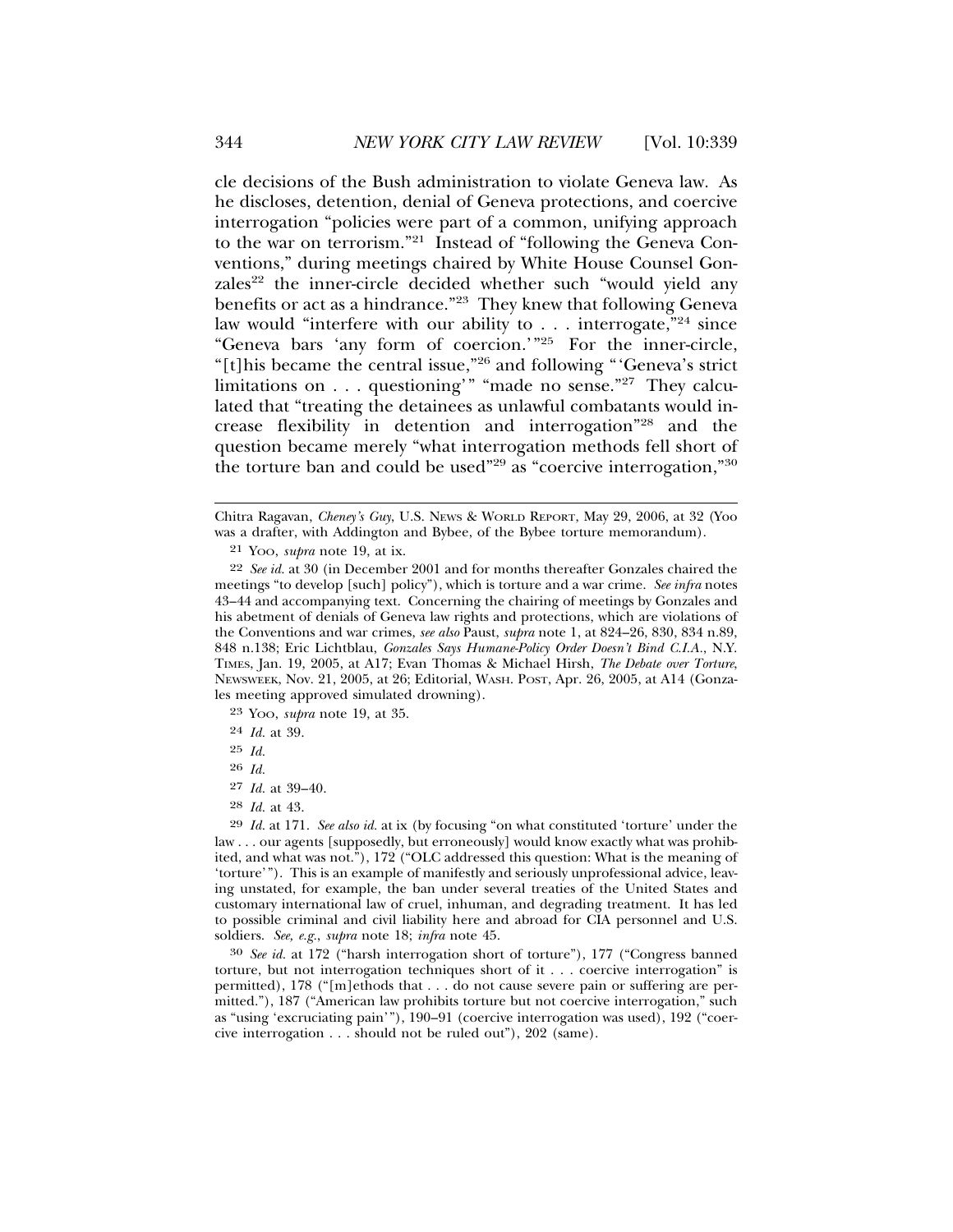which includes cruel, inhuman, and degrading treatment.<sup>31</sup> In view of the fact that a "common, unifying approach" was devised to use coercive interrogation tactics and President Bush has admitted that such tactics and secret detention have been used in other countries, it is obvious that coercive interrogation tactics migrated also to Afghanistan and Iraq as part of the common plan.<sup>32</sup> It is also clear, for example, that the Yoo–Delahunty,  $33$  Gonzales,  $34$  Ashcroft, $35$  Bybee, $36$  and Goldsmith $37$  memos and letters, the 2003 DOD Working Group Report,<sup>38</sup> and presidential and other authorizations, directives, and findings substantially facilitated the effectuation of the common, unifying plan to use coercive interrogation and that use of authorized coercive interrogation tactics were either known or substantially foreseeable consequences.

Implementation of the common plan apparently occurred first at Guantánamo Bay, Cuba. It is well-known that Secretary of Defense Donald Rumsfeld had expressly authorized patently unlawful interrogation tactics involving the stripping of persons naked, use of dogs, and hooding, among other unlawful tactics, in an action memo on December 2,  $2002^{39}$  and in another memo on April 16,  $2003$ <sup>40</sup> the Secretary adding that if additional interrogation techniques for a particular detainee were required he might approve them upon written request. $41$ 

CIA Director Porter Goss has admitted that prior Agency techniques for interrogation have been restricted under the McCain Amendment to the 2005 Detainee Treatment Act, which reiterated the prohibition of cruel, inhuman, and degrading treatment.<sup>42</sup>

<sup>37</sup> *See id.* at 850–51. <sup>38</sup> *See id.* at 841. <sup>39</sup> Paust, *supra* note 1, at 840–41. <sup>40</sup> *Id.* at 843–44 & nn.120, 122. *See also* Jane Mayer, *The Memo: How an Internal Effort to Ban the Abuse and Torture of Detainees Was Thwarted*, THE NEW YORKER, Feb. 27, 2006, *available at* http://www.newyorker.com/images/pdfs/moramemo.pdf (addressing a memorandum from General Counsel of the Navy Alberto J. Mora to Inspector General, Dep't of Navy, Vice Admiral Albert Church, Statement for the Record: Office of General Counsel Involvement in Interrogation Issues, July 7, 2004). <sup>41</sup> Paust, *supra* note 1, at 843–44.

42 *See* YOO, *supra* note 19, at 171 (under the Bush policy, "methods . . . short of the torture ban . . . could be used"), 178 (the Bush policy had been that "[m]ethods that . . . do not cause severe pain or suffering are permitted"), 187 ("using 'excruciating

<sup>31</sup> *Id.* at 200. That such tactics were authorized for use in Iraq, *see, e.g.*, Paust, *supra* note 1, at 843, 847 & n.135, 848–50.

<sup>32</sup> *See also* Paust, *Above the Law*, *supra* note 10, at 359; Paust, *supra* note 1, at 846–50. <sup>33</sup> *See* Paust, *supra* note 1, at 830–33. <sup>34</sup> *See id.* at 824–26, 830.

<sup>35</sup> *See id.* at 827. <sup>36</sup> *See id.* at 834–36.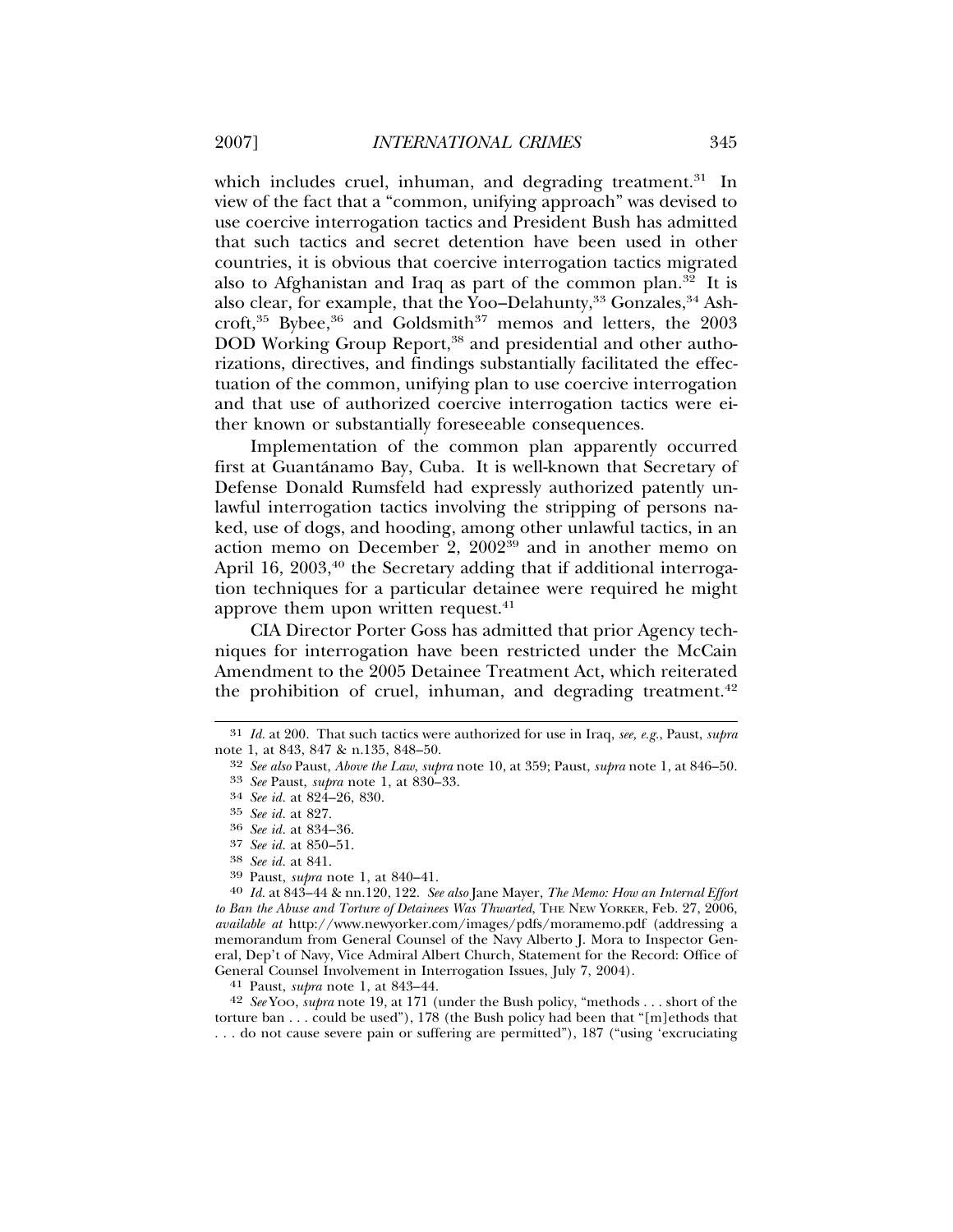Some CIA personnel have reported that approved Agency techniques include "striking detainees in an effort to cause pain and fear," "the 'cold cell' . . . [where d]etainees are held naked in a cell cooled to 50 degrees and periodically doused with cold water," and "'water boarding' . . . [which produces] a terrifying fear of drowning,"43 each of which is manifestly illegal under the laws of war and human rights law<sup>44</sup> and can result in criminal and civil sanctions for war crimes.<sup>45</sup>

Are the President, the Vice President,<sup>46</sup> the Attorney General, and others within the executive branch above the law? Clearly they are not, despite an arrogant and fundamentally anti-democratic commander-above-the-law policy that seeks an unreviewable power

43 *See, e.g.*, Editorial, *Director for Torture*, WASH. POST, Nov. 23, 2005, at A18. *See also* Paust, *supra* note 1, at 836–37 n.96, 848 n.138; Douglas Jehl & David Johnston, *C.I.A. Expands Its Inquiry Into Interrogation Tactics*, N.Y. TIMES, Aug. 29, 2004, at A10 (there were "some extreme tactics used at those secret [CIA] centers, including 'water boarding'"); Landay, *supra* note 10; Interview of the Vice President by Scott Hennen, WDAY at Radio Day at the White House, http://www.whitehouse.gov/news/releases/2006/ 10/20061024-7.html (last visited Aug. 28, 2007).

44 *See, e.g.*, Paust, *supra* note 1, at 836 n.96, 846 ("using cold air to chill"); *In re* Estate of Ferdinand E. Marcos Human Rights Litigation, 910 F. Supp. 1460, 1463 (D. Haw. 1995) ("forms of torture" include "[t]he 'water cure,' where a cloth was placed over the detainee's mouth and nose, and water poured over it producing a drowning sensation" and "[f]orcing a detainee while wet and naked to sit before an air conditioner often while sitting on a block of ice," among other interrogation tactics).

45 *See, e.g.*, Paust, *supra* note 1, at 852–54.

46 Concerning the role played by Cheney, *see, e.g.*, *id.* at 837–38 & n.97; Paust, *Above the Law*, *supra* note 10, at 350–52, 396–97, 399 n.142. *See also* Landay, *supra* note 10.

pain'" related to "coercive interrogation" not prohibited by the executive), 190–91 (stating "coercive interrogation" was used), 200 ("If the text of the McCain Amendment were to be enforced as is, we could not coercively interrogate."); R. Jeffrey Smith, *Fired Officer Believed CIA Lied to Congress*, WASH. POST, May 14, 2006, at A1 (stating that there is a "secret Justice Department opinion in 2004 authorizing the agency's creation of 'ghost detainees'—prisoners removed from Iraq for secret interrogations" in violation of Geneva law and CIA officer and former director of intelligence programs of the National Security Agency, Mary O. McCarthy, has stated that CIA policies authorized treatment she "considered cruel, inhumane or degrading."); Toni Locy & John Diamond, *Memo Lists Acceptable "Aggressive" Interrogation Methods*, U.S.A. TODAY, June 27, 2004, at A5 (stating that a secret DOJ August 2002 memorandum apparently exists that is more detailed than the 2002 Bybee torture memorandum and it "spelled out specific interrogation methods that the CIA" can use, including "water boarding"); Mayer, *supra* note 40 (the memorandum allows inhumane treatment of persons held by the C.I.A.); Eric Schmitt & Carolyn Marshall, *In Secret Unit's "Black Room," a Grim Portrait of U.S. Abuse*, N.Y. TIMES, Mar. 19, 2006, at A1 (asserting secret sites in Camp Nama near Baghdad and elsewhere in Iraq were used for harsh interrogation by CIA, military, and others and tactics included use of the cold cell). This paragraph is borrowed from Paust, *Above the Law*, *supra* note 10, at 352.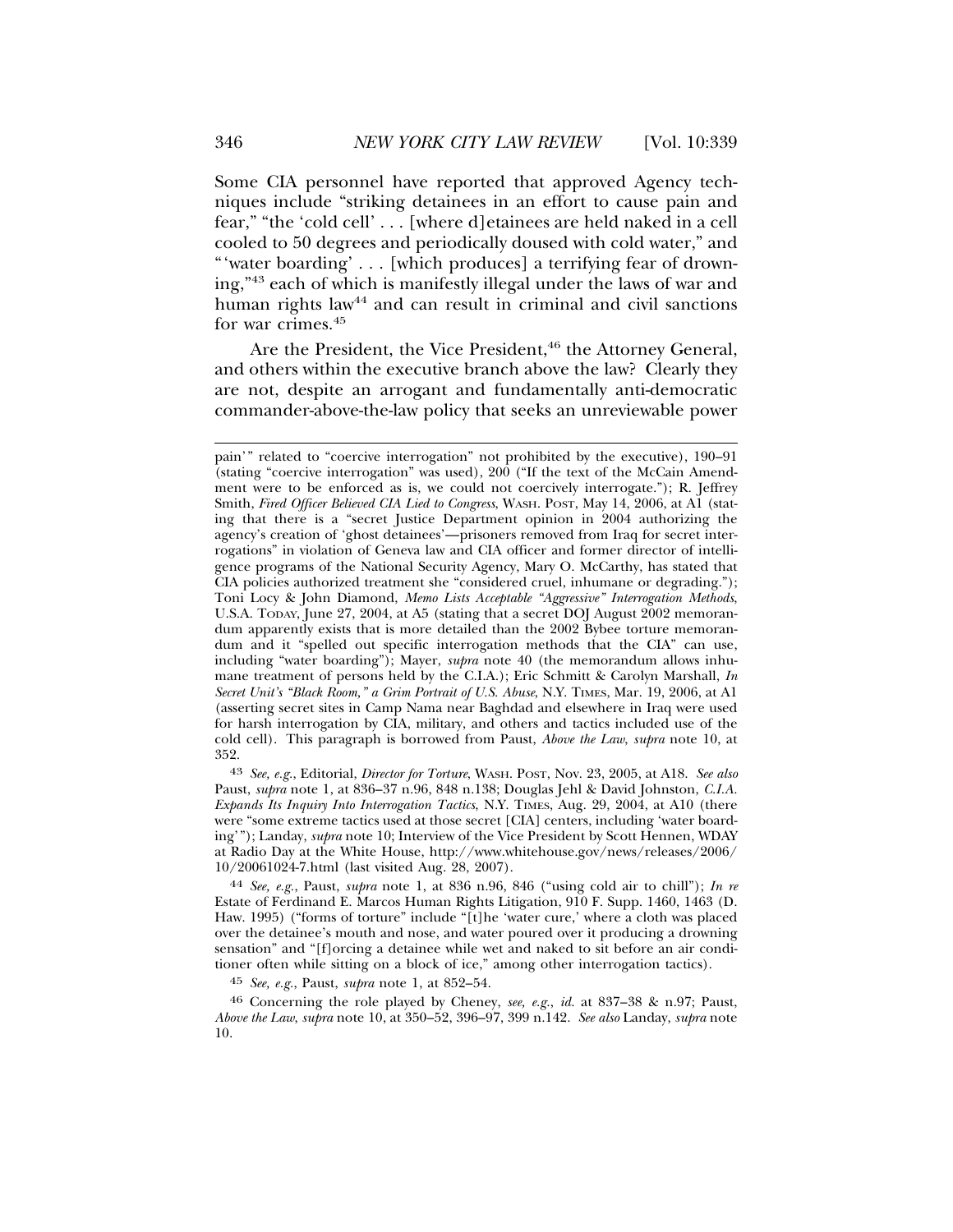to override any inhibiting domestic or international law.47 Under the United States Constitution, the President is expressly and unavoidably bound to faithfully execute the law and has been granted no discretion to violate the law.48 Three sets of numerous and venerable Supreme Court and lower federal court decisions confirm that the President, as Commander in Chief, is not above the law. One consistent and unswerving set of cases reflects the unanimous views of the Founders and Framers that, during war, the President and all persons within the executive branch are bound by the laws of war, whether or not those laws are based in treaties of the United States or customary international law.<sup>49</sup>

A second set of cases provides overwhelming recognition that decisions of the Executive during war concerning the status of persons, their seizure and detention, their rights, their treatment, and the seizure of property are judicially reviewable and that the judiciary, despite provisional characterizations by the executive, will identify, clarify, and apply relevant customary and treaty-based international law.50 A remarkable Supreme Court case that is found in the first and second set of cases is *The Paquete Habana*. 51 Although the case is too often needlessly misunderstood and misquoted, the Supreme Court denied a claim of the executive concerning the content of a customary law of war and ruled that executive seizures of enemy alien vessels and enemy aliens abroad in time of war in exercise of executive war powers in the theater of war were void because they were in violation of customary international law which is part of the laws of the United States that must be ascertained and applied by the judiciary.<sup>52</sup>

A third set of cases provides recognition that Congress has

51 175 U.S. 677 (1900).

<sup>47</sup> *See, e.g.*, Paust, *Above the Law*, *supra* note 10, at 393–99.

<sup>48</sup> U.S. CONST. art. II, § 3.

<sup>49</sup> *See, e.g.*, Paust, *supra* note 1, at 856–61; Jordan J. Paust, *International Law Before the Supreme Court: A Mixed Record of Recognition*, 45 SANTA CLARA L. REV. 829, 839–40 n.53 (2005).

<sup>50</sup> *See, e.g.*, Jordan J. Paust, *Judicial Power to Determine the Status and Rights of Persons Detained Without Trial*, 44 HARV. INT'L L.J. 503, 517–24 (2003).

<sup>52</sup> *Id.* at 698 ("law of war"), 700, 708, 711, 714. *See, e.g.*, JORDAN J. PAUST, INTERNA-TIONAL LAW AS LAW OF THE UNITED STATES 172, 174–76, 183–84 n.24, 189–90 n.67 (2d ed. 2003) (demonstrating that it is error to assume that presidential violations of the laws of war are controlling or that the executive can violate customary international law); Jordan J. Paust, *Paquete and the President: Rediscovering the Brief for the United States*, 34 VA. J. INT'L L. 981 (1994). *See also* The Paquete Habana, 189 U.S. 453, 464 (1903). More generally, numerous other cases and uniform views of the founders and framers have affirmed that customary international law is part of the laws of the United States. *See, e.g.*, PAUST, *supra* at 7–11, 38–59 nn.32–73; *see also supra* note 50.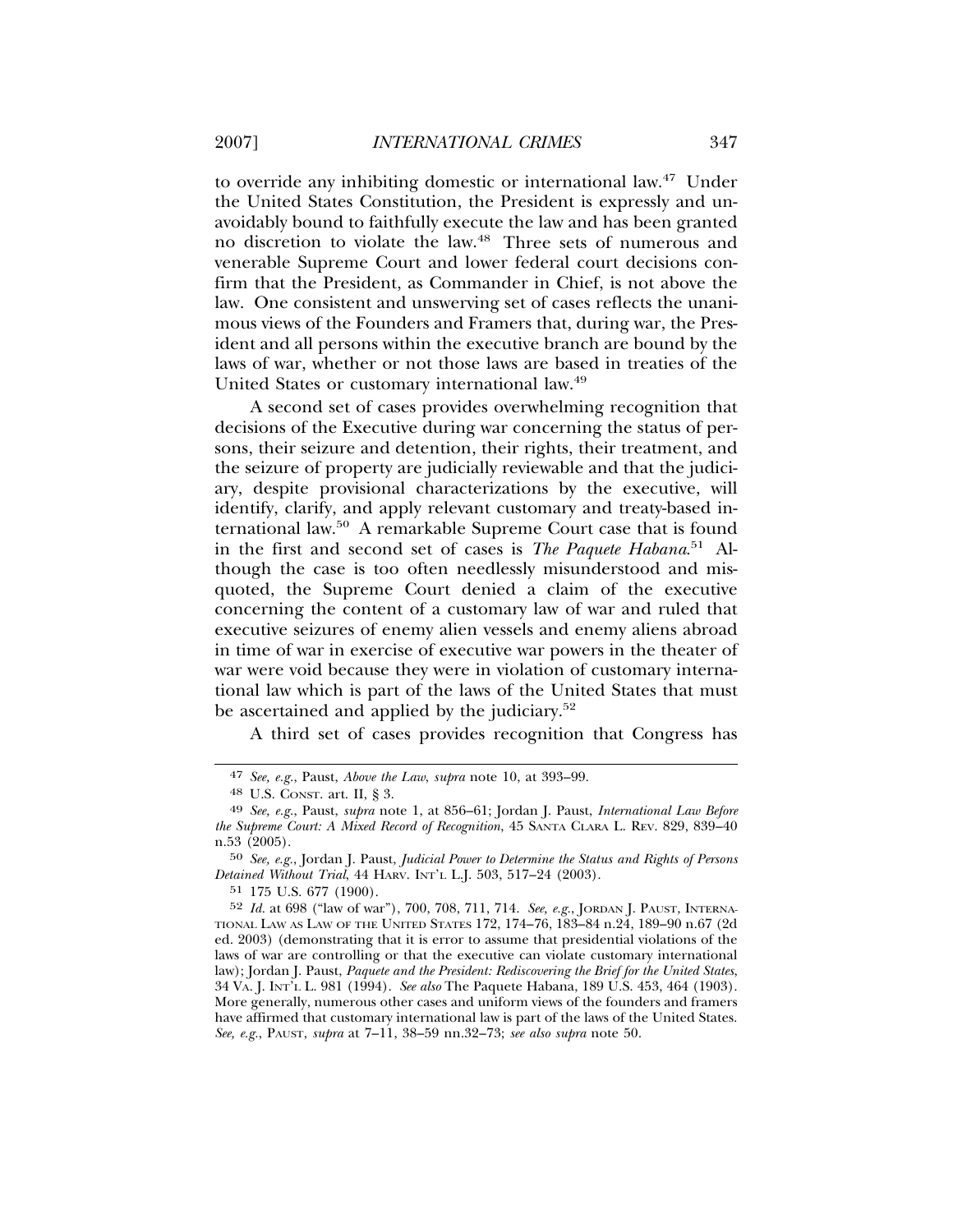constitutionally-based power to place limits on certain commander in chief powers during war, including limitations on warfare with respect to its extent, objects, operations, methods, persons and things affected, places, and time.<sup>53</sup> More generally, the Supreme Court has also recognized that the President's foreign relations power can "be regulated by treaty or by act of Congress . . . and [if regulated thusly, must] be executed by the executive" in accordance with the treaty or legislative limitations.<sup>54</sup>

During war and threats to national security, it is often the judiciary that has maintained the line between lawful and unlawful exercises of power, a line that the Supreme Court has maintained more recently in *Rasul*, <sup>55</sup> *Hamdi*, 56 and *Hamdan*. 57 For example, in the face of executive claims to unreviewable commander in chief powers, the Supreme Court affirmed in *Hamdi* that courts can "exercise their own time-honored and constitutionally mandated roles of reviewing and resolving claims"58 and quoted *Sterling v. Constantin*59 for its earlier recognition that "'[w]hat are the allowable limits of military discretion, and whether or not they have been overstepped in a particular case, are judicial questions.'"60 *Hamdi* also affirmed that executive claims to unreviewable power or to power subject only to "a heavily circumscribed role for the courts" cannot comport with the proper separation of powers since it "serves only to condense power into a single branch of government," adding "a state of war is not a blank check for the President."61

Finally, the President's "dirty war" tactics and autocratic policies have not only created criminal and civil liability, they have also served our enemies and degraded this country, its values, and its influence. As patriots of democratic freedom understand, they

<sup>53</sup> *See, e.g.*, Paust, *Above the Law*, *supra* note 10, at 382–88.

<sup>54</sup> Fong Yue Ting v. United States, 149 U.S. 698, 713 (1893). *See also* United States v. Curtiss–Wright Export Corp., 299 U.S. 304, 318 (1936) (stating that despite broad presidential foreign affairs powers to speak, listen, negotiate, and so forth, Executive "operations" in foreign "territory must be governed by treaties  $\dots$  and the principles of international law."); Youngstown Sheet & Tube Co. v. Sawyer, 343 U.S. 579, 637 (1952) (Jackson, J., concurring) (dicta in *Curtiss–Wright* concerning presidential foreign affairs power does not suggest that the President "might act contrary to an act of Congress"); PAUST, *supra* note 52, at 478 n.58.

<sup>55</sup> Rasul v. Bush, 542 U.S. 466 (2004).

<sup>56</sup> Hamdi v. Rumsfeld, 542 U.S. 507 (2004).

<sup>57</sup> Hamdan v. Rumsfeld, 126 S. Ct. 2749 (2006).

<sup>58</sup> *Hamdi*, 542 U.S. at 535.

<sup>59</sup> 287 U.S. 378 (1932).

<sup>60</sup> *Hamdi*, 542 U.S. at 535 (citing *Sterling*, 287 U.S. at 401).

<sup>61</sup> *Id.* at 535–36.